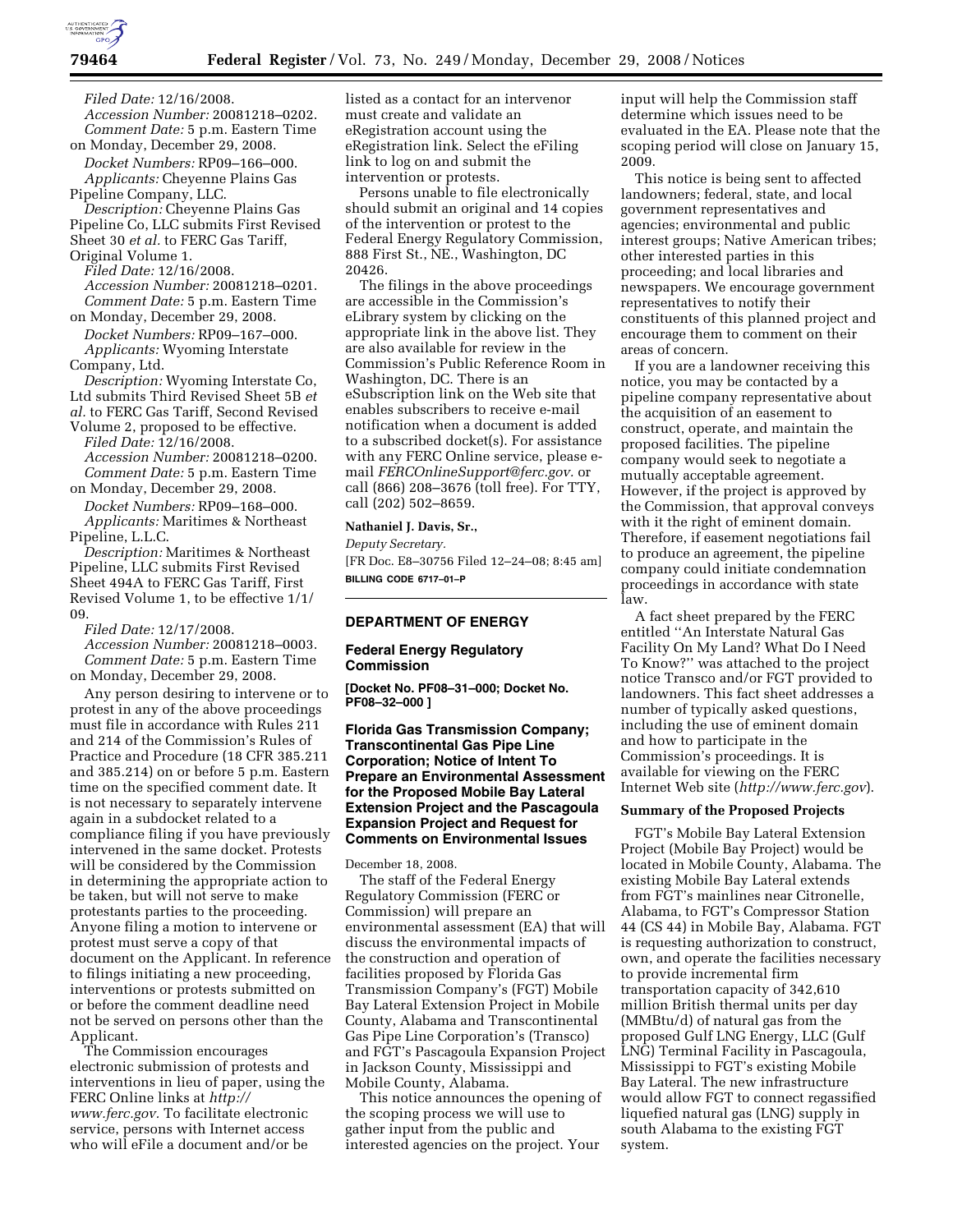The Mobile Bay Project would consist of the following facilities:

• Installation of approximately 8.9 miles of 24-inch-diameter mainline pipeline, from near Grand Bay in Mobile County, Alabama to the existing FGT CS 44, (milepost [MP] 0.0);

• Installation of one new Meter and Regulation (M&R) Station (15–600 million cubic feet per day [mmcfd] with pig launcher at the tie-in with the proposed Pascagoula Expansion Project [MP 8.9]);

• Installation of one new Over Pressure Protection Regulator Station with pig receiver at the existing 30-inch Mobile Bay Lateral tie-in to the mainlines (located approximately 28.8 miles upstream from CS 44); and

• Station facility modifications at the existing FGT CS 44 (MP 0.0).

FGT and Transco jointly propose to construct the Pascagoula Expansion Project, which would connect to the approved Gulf LNG Facility in Pascagoula Mississippi. The project would involve the construction of about 15 miles of 26-inch-diameter pipeline extending from this receipt point interconnect to FGT's and Transco's existing Mobile Bay Lateral in Mobile County, Alabama (Pascagoula Supply Line) and modifications to FGT's and Transco's existing Compressor Station 82 in Mobile County, Alabama. The Pascagoula Supply Line would have a total capacity of 810,000 dekatherms per day.

The Pascagoula Expansion Project will consist of the following facilities:

• A receipt meter station near Pascagoula in Jackson County, Mississippi, at the terminus of the Gulf LNG Pipeline;

• Approximately 15 miles of 26-inchdiameter pipeline extending from this receipt point interconnect to FGT/ Transco's existing Mobile Bay Lateral in Mobile County, Alabama (''Pascagoula Supply Line'');

• Modifications to FGT/Transco's existing Compressor Station 82 in Mobile County, Alabama; and

• Minor above-ground facilities.

The Pascagoula Expansion Project is directly related to FGT's proposed Mobile Bay Project in Docket No. PF08– 31–000 and will be evaluated in a single environmental document. The Pascagoula Expansion Project would be the upstream pipeline delivering gas into FGT's proposed Mobile Bay Project.

The location of the project facilities is shown in Appendix 1.1

# **Land Requirements for Construction**

## *Mobile Bay Project*

Construction of the Mobile Bay Project's proposed facilities would require about 116.0 acres of land including above-ground facilities, pipeline, and access roads. Following construction, about 54.9 acres would be used for operation of the project's facilities. Of the remaining 61.1 acres of land, 33.8 acres would be overlapping existing permanent right-of-way and 27.3 acres would be restored or allowed to revert to former use along the pipeline right-of-way and above-ground facility sites.

## *Pascagoula Expansion Project*

Construction of the proposed facilities for the Pascagoula Expansion Project would require about 191.7 acres of land including above-ground facilities, pipeline, and access roads. Following construction, about 97.7 acres would be used for operation of the project's facilities. The remaining 94.0 acres of land would be restored or allowed to revert to former use along the pipeline right-of-way.

#### **The EA Process**

The National Environmental Policy Act (NEPA) requires the Commission to take into account the environmental impacts that could result from an action whenever it considers the issuance of a Certificate of Public Convenience and Necessity. NEPA also requires us to discover and address concerns the public may have about proposals. This process is referred to as ''scoping.'' The main goal of the scoping process is to focus the analysis in the EA on the important environmental issues. By this Notice of Intent, the Commission staff requests public comments on the scope of the issues to address in the EA. All comments received are considered during the preparation of the EA. State and local government representatives are encouraged to notify their constituents of this proposed action and encourage them to comment on their areas of concern.

In the EA we 2 will discuss impacts that could occur as a result of the construction and operation of the proposed project under these general headings:

• Geology and soils

### • Land use

• Water resources, fisheries, and wetlands

- Cultural resources
- Vegetation and wildlife
- Air quality and noise
- Endangered and threatened species
- Public safety

We will also evaluate possible alternatives to the proposed project or portions of the project, and make recommendations on how to lessen or avoid impacts on the various resource areas.

Our independent analysis of the issues will be in the EA. Depending on the comments received during the scoping process, the EA may be published and mailed to federal, state, and local agencies, public interest groups, interested individuals, affected landowners, newspapers, libraries, and the Commission's official service list for this proceeding. A comment period will be allotted for review if the EA is published. We will consider all comments on the EA before we make our recommendations to the Commission. To ensure your comments are considered, please carefully follow the instructions in the public participation section below.

With this NOI, we are asking federal, state, and local agencies with jurisdiction and/or special expertise with respect to environmental issues to formally cooperate with us in the preparation of the EA. These agencies may choose to participate once they have evaluated the proposal relative to their responsibilities. Additional agencies that would like to request cooperating agency status should follow the instructions for filing comments provided under the Public Participation section of this NOI.

## **Currently Identified Environmental Issues**

We have already identified several issues that we think deserve attention based on a preliminary review of the proposed facilities and the environmental information provided by Transco. This preliminary list of issues may be changed based on your comments and our analysis.

• Cultural resources may be affected by the project.

• Potential impacts may occur to streams and wetlands.

• The project could potentially affect threatened or endangered species.

• Nearby residences may be affected by construction activities.

• We received comments from the public during FGT's and Transco's open house meetings suggesting that an alternative route for the Pascagoula

<sup>&</sup>lt;sup>1</sup>The appendices referenced in this notice are not being printed in the **Federal Register**. Copies of all appendices, other than Appendix 1 (maps), are available on the Commission's Web site at the

<sup>&#</sup>x27;'eLibrary'' link or from the Commission's Public Reference Room, 888 First Street, NE., Washington, DC 20426, or call (202) 502–8371. For instructions on connecting to eLibrary refer to the last page of this notice. Copies of the appendices were sent to<br>all those receiving this notice in the mail.

 $2$  "We", "us", and "our" refer to the environmental staff of the Office of Energy Projects (OEP).